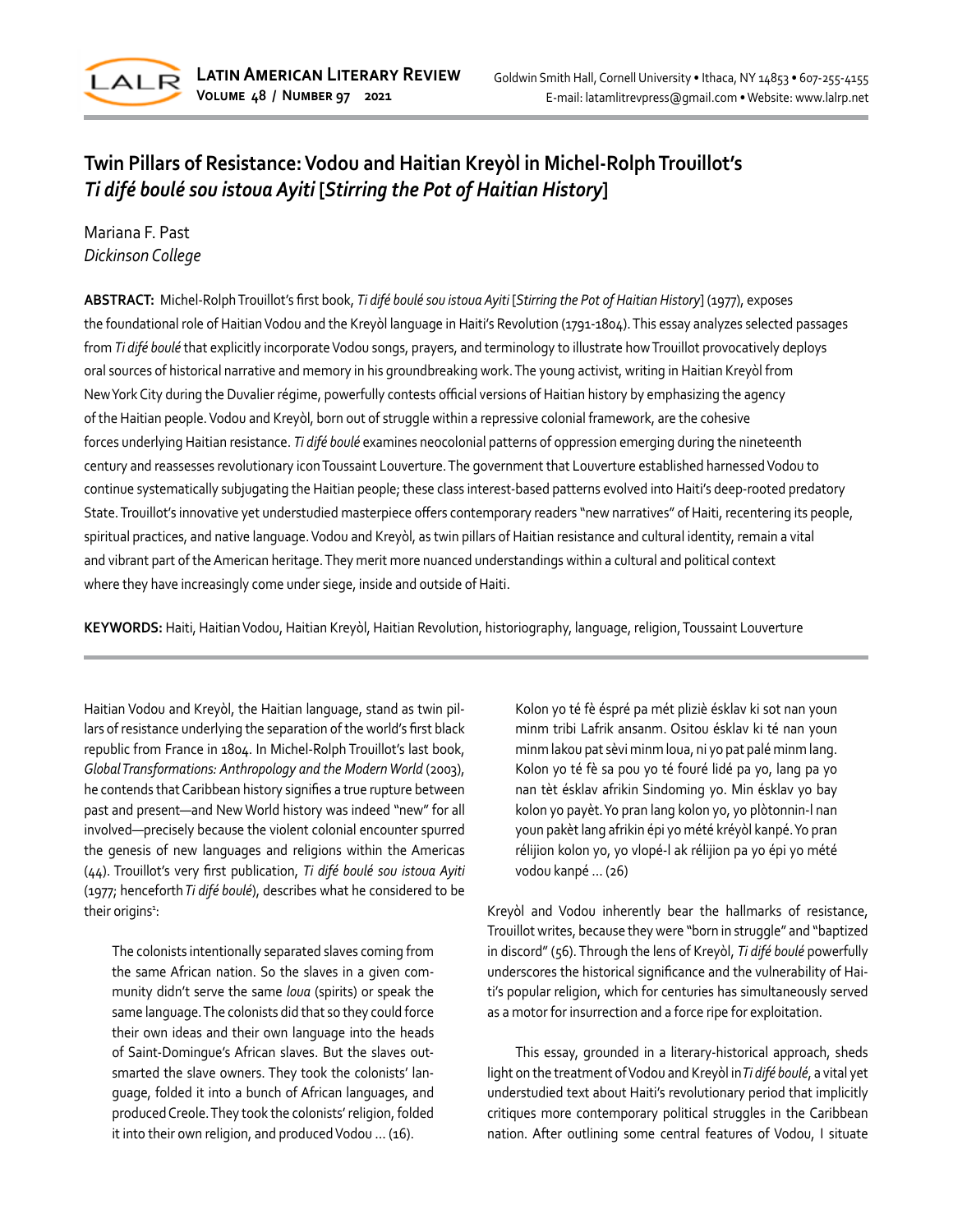Trouillot's work within the context of Haiti's literary traditions and revolutionary historiography and critically examine his portrayal of Haiti's popular religion within *Ti difé boulé*. His book—with a few interesting contradictions—shows Vodou and Kreyòl standing at the crossroads of New World history, effectively serving as *potomitans*, or pillars, for spiritual, emancipatory, and revolutionary discourses elsewhere in the Americas.

#### **Substance versus superstition**

The August 1791 Vodou ceremony of *Boua Kayiman* is widely acknowledged as the beginning of the general insurrection that brought about the Haitian Revolution, which had an enormous impact upon the Atlantic world. Though historians' viewpoints vary<sup>2</sup>, the conventional timeframe ascribed to the revolution is 1791-1804. In *Silencing the Past: Power and the Production of History* (1995), Trouillot argues that the slave revolution was "unthinkable" even as it happened, and Western historiography has produced multiple silences around the event (69). But the victory achieved by the enslaved population of colonial Saint-Domingue (as Haiti was known then) nevertheless provided momentum and a measure of tangible support for subsequent independence movements in Latin America, starting with Simón Bolívar's liberation of Venezuela3 . Contemporary scholars of Haitian history (including Marlene Daut, David Geggus, Carolyn Fick, and Philippe Girard) concur that what undergirded these revolutionary efforts—providing the masses with deep conviction and an organizational network to carry out the anti-colonial struggle against France—was Vodou, which many present-day Haitians continue to practice, alongside Catholicism.

Although—and because—Haiti's popular religion was a central force propelling the revolution forward, Vodou has repeatedly been repressed, criminalized, maligned, and exploited to many ends, inside and outside of the island. Patrick Bellegarde-Smith and Claudine Michel observe that today Vodou "remains arguably the most maligned African-based religion in the Americas" ("Spirit" xix). Vodou became synonymous with the idea of superstition during the early nineteenth century (Ramsey, "Legislating" 237). As leaders of the newly established nation began seeking international recognition for Haiti, they actively endeavored to suppress what many considered to be backwards or primitive spiritual beliefs belying Haitians' capacity for self-government (ibid; 231). The 1915-1934 U.S. Occupation of Haiti spurred an intense proliferation of negative representations of Vodou, leading the religion's name and spiritual practices to connote exoticism, magic, danger, and violence. This was hardly accidental. Joan Dayan affirms that "representations of Vodoun have usually served a political purpose, whether President Elie Lescot's support of the Catholic Church and its 'anti-superstition' campaign in 1941 (among whose outcomes was the clearing of peasant land for United States rubber production) or Haitian dictator François 'Papa Doc' Duvalier's cynical deformation of what he called a uniquely Haitian tradition" (3). In one such strategic positioning, Duvalier appropriated the discourse of "noirisme" and strategically infiltrated Vodou communities to control the population and repress resistance to his regime. (While Duvalier goes unmentioned in *Ti difé boulé*, he is a clear target for Trouillot.) Ramsey ("Legislating" 252) points out that in general, laws against Vodou have tended to be counterproductive in that they helped reinforce its position as an instrument of popular struggle. Although this essay cannot do justice to Vodou's complex history, a basic framework helps frame my analysis of *Ti difé boulé*.

The term "Vodoun" is used by the Fon of southern Dahomey to mean "'spirit,' 'god,' or 'image'" (Dayan, "Vodoun" 2). Elizabeth McAlister, a specialist in Afro-Caribbean religions who has published extensively on Vodou, offers a straightforward definition of Vodou as "a creolized religion forged by descendants of Dahomean, Kongo, Yoruba, and other African ethnic groups who had been enslaved and brought to colonial Saint-Domingue and Christianized by Roman Catholic missionaries in the 16th and 17th centuries" ("Vodou" n.p.). On the one hand, Haiti does not have an official religion; religious freedom has been officially inscribed within each of the republic's constitutions (since 1801 approximately twenty such documents have been promulgated). On the other hand, the 1860 Concordat signed by then-President Fabre-Nicholas Geffrard—establishing relations between Haiti and the Vatican a full half-century after the Revolution—granted the Catholic Church privileged status and distanced it from practices regarded as "superstition," namely Vodou (Ramsey, "Legislating" 237).

In Haiti today, standpoints on Vodou diverge. The Institut Haïtien de Statistique et d'Informatique, part of Haiti's Ministry of Economy and Finances, states that Catholicism is Haiti's leading religion, and is practiced by 54.7% of the population; Baptists and Pentecostals number second and third (15.4% and 7.9%, respectively), and nearly 10.2% of Haitians are non-practicing.<sup>4</sup> Curiously, there is no mention whatsoever of Vodou. Notwithstanding this omission, religious categories in Haiti are not clear-cut, because many Haitians who consider themselves Catholic simultaneously practice Vodou, and the ritual feasts of Vodou are intertwined with those of the Roman Catholic calendar. Louis Maximilien explains the coexisting religious rituals observed by Vodou practitioners in terms of Church ceremonies being "open to lay people, and the essentially Vodouesque side as the part reserved for initiates"<sup>5</sup> (5). Public Vodou ceremonies nonetheless occur, and such spaces provide opportunities for recruiting future initiates<sup>6</sup>. The Vodou-Catholicism duality has existed in Haiti for centuries; it is the more recent Protestant Christian practices that are generally less flexible about blended approaches to religion. Methodists, Episcopalians, and Presbyterians—denominations established in Haiti during the early nineteenth century—are most accepting, while other Protestant groups such as Baptists, Seventh-day Adventists, and Mormons—who gained traction during and after the U.S. Occupation—regard Christianity and Vodou as incompatible. Indeed, foreign military forces worsened existing social tensions by implanting racist, anti-Vodou attitudes in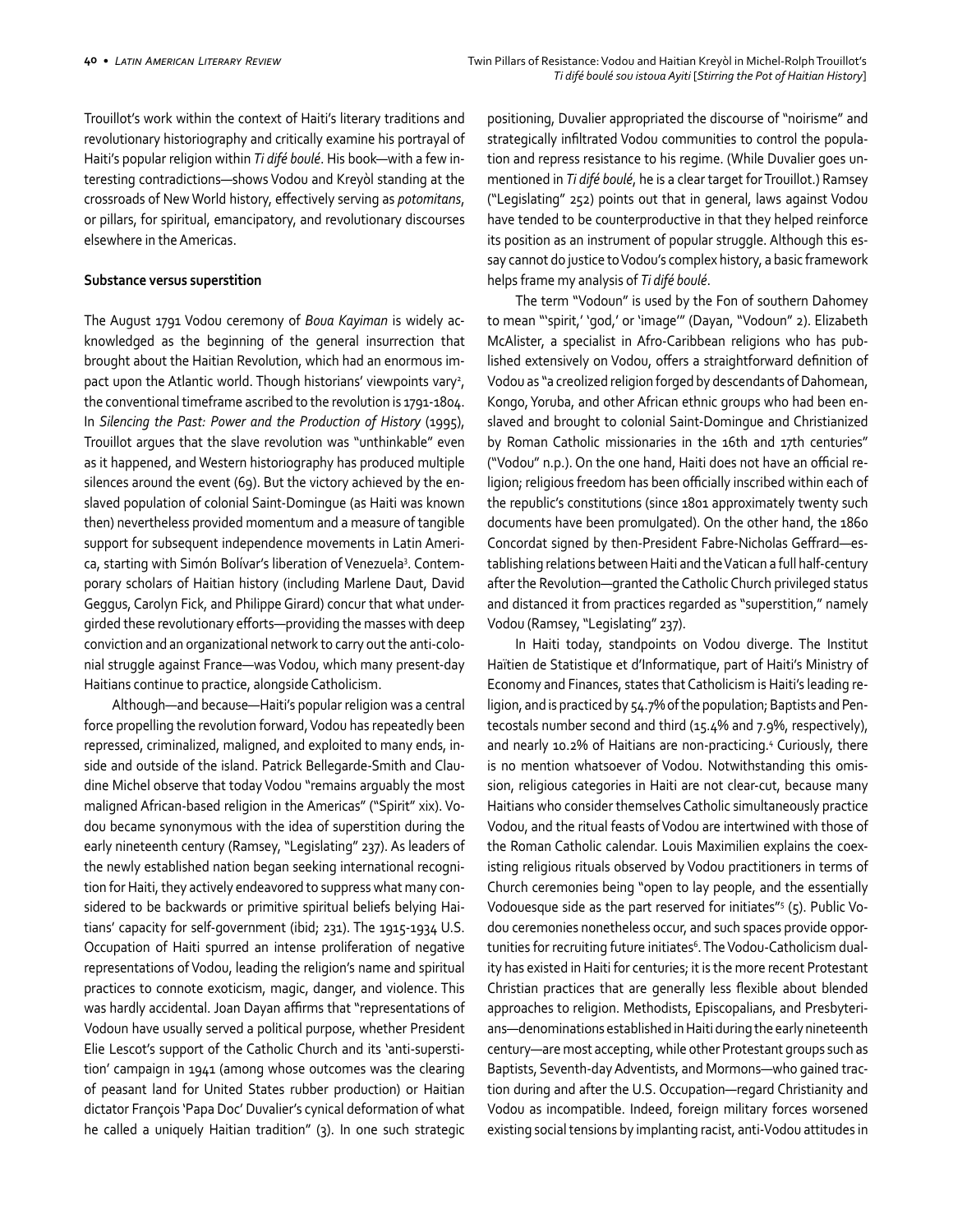Haiti whilst a steady stream of literary fiction and Hollywood films featuring zombies<sup>7</sup> reinforced pernicious images about Haiti and Vodou, demeaning the religion according to governmental policy of the U.S. (Bellegarde-Smith and Michel, "Spirit" xix). Tensions have mounted further over the past decade due to the external interventions that followed ostensible "natural" disasters in Haiti, as my conclusion notes; under these circumstances, Vodou has remained literally and figuratively under siege.

Though Vodou practices vary across Haiti, the act of serving the spirits—*sevi lwa*—is the religion's main focus. McAlister encapsulates some underlying principles: "everything is spirit. Humans are spirits who inhabit the visible world. The unseen world is populated by *lwa* (spirits), *mistè* (mysteries), *envizib* (the invisibles), *zanj* (angels), the spirits of ancestors, and the recently deceased. All these spirits are believed to live in a mythic land called Ginen, a cosmic 'Africa.'" ("Vodou" n.p.). Vodou practitioners, in exchange for their prayers and devotional rituals, hope to receive protection, health, and other benefits from the spirits; during ceremonies people can enter a state of "possession" by spirits—an idea which bears demystification given the appalling treatment Vodou has received within popular culture. In the context of religious rituals, practitioners may enter a state of entrancement wherein they dance, eat and drink, offer advice, and carry out processes of healing; such acts reflect the divine presence of the *lwa* within their bodies, with the anticipation of restoring balance and energy in relationships between people, as well as between people and the invisible spirits (ibid). Unfortunately, many non-Haitians fail to appreciate that Vodou—intricately woven into daily life in Haiti—is rooted in democratic, ethical, and ecologically-situated practices based on community and culture, family and relationships, history, and identity.

A brief primer on Vodou terminology appears at the end of McAlister's entry. While Haiti's popular religion lacks a central hierarchy, "in the cities, local hierarchies of priestesses or priests (*manbo* and *oungan*), 'children of the spirits' (*ounsi*), and ritual drummers (*ountògi*) comprise more formal 'societies' or 'congregations' (*sosyete*)", with some secret societies performing a "religio-juridical function" (ibid). Benjamin Hebblethwaite, et al observe that the religion permeates Haitian culture and society and sustains the population in the absence of a strong government (7). In other words, Haiti's popular religion carries out significant work that in other societies is performed by governmental institutions; it helps alleviate people's suffering and bolsters their ability to survive. Trouillot's *Ti difé boulé* shows Haiti's popular religion as being both palliative and assertive.

Central to Vodou practice and to Haiti's history is the "*potomitan.*" Synonymous with "centerpost", but having sacred connotations, the *potomitan* is the literal and figurative pillar within the Vodou peristyle, or place of worship, providing a crucial site for communion with the spirits. The *potomitan* provides a sacred point of entry for the *lwa*, and Vodou rituals and dances take place around it. Vodou practices played a fundamental role within Haiti's anticolonial struggle. This brings us to *Ti difé boulé*, whose portrayal of Vodou is captivating but potentially problematic in some instances: while Trouillot's book persuasively presents Vodou and Kreyòl as twin forces cementing cohesion and unity within Haitian society, the text at times seems to idealize Haiti's popular religion.

## **Vodou Represented in** *Ti difé boulé*

*Ti difé boulé* is certainly not the first study to address Vodou. Over the past century, writers of many persuasions have signaled Haiti's pivotal position, and the importance of Vodou, within the Caribbean region and the broader Americas. Treatments of Haiti's popular religion have ranged widely, with Alejo Carpentier's experimental novel *El reino de este mundo* (1949) being the best-known precursor. The Cuban writer founds his theory of the "marvelous real"—a definition of the singularity of the Americas with respect to European aesthetic and cultural models—upon what he calls "documentation" of the spiritual beliefs held by enslaved Haitians prior to the Revolution. Carpentier arguably essentializes Vodou by over-emphasizing the story of French colonists burning rebel leader Makandal at the stake. *El reino* depicts the enslaved witnesses as being unchastened by the violent spectacle of Makandal's demise, and inspired to take up arms themselves, believing that he was transformed into a butterfly and escaped death. For Carpentier, Haiti's well-established spirit-based faith system exemplifies the magical qualities of the Americas. While I find his representation hyperbolic, it nevertheless signals Vodou's historical significance.

Nearly three decades later, Trouillot published *Ti difé boulé*, his first book, just after immigrating to the United States from Haiti to escape the Duvalier dictatorship. *Ti difé boulé* is the first-ever history of Haiti's Revolution in Kreyòl, the language accessible to all Haitians. The narrative's genre resists easy categorization, given that Trouillot "simultaneously weaves together the narrative approaches of historiography, social sciences, Marxism, and oraliture in the form of Haiti's storytelling tradition, proverbs and songs" (Past and Hebblethwaite, "*Ti difé boulé*, Considering the stakes" 156). The book remains largely unknown internationally precisely because of that; moreover, it was not widely circulated, has been out of print for several decades, and was translated (to English) for the first time in 2021. Notably, *Ti difé boulé* underscores the leading role of the Haitian people in the still incomplete struggle for self-determination.8 Ti difé boulé bridges substantial cultural and socioeconomic divides<sup>9</sup> and affords "new narratives" of Haiti to contemporary readers of all backgrounds (Ulysse, et al 221). For Trouillot, Vodou and the Haitian language are the forces of cohesion that underlie Haitian resistance efforts; both are indigenous, born out of struggle within a repressive colonial framework.

 *Ti difé boulé* simultaneously is, and is not, about Vodou. First, and foremost, Trouillot's early masterpiece is a testament to Kreyòl's legitimacy and viability as a language of knowledge and education. Also, the book provides a revisionist history of the Revo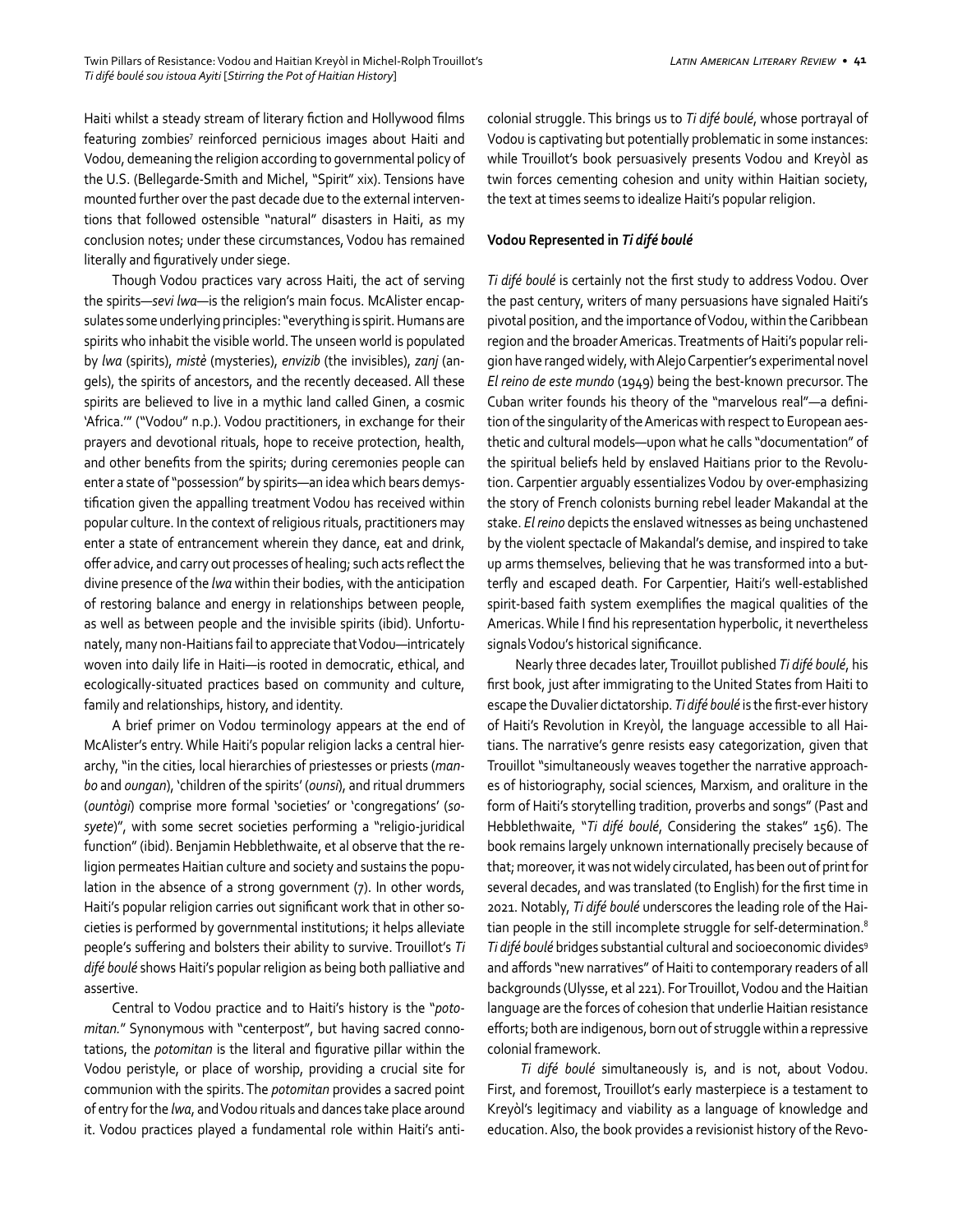lution, emphasizing the contributions of the Haitian people whose extraordinary efforts tend to be silenced within traditional historiography. *Ti difé boulé* weaves together the narrative approaches of historiography, political science, fiction, and oral modes of expression drawn from Haiti's rich storytelling tradition. On the one hand, Trouillot employs Marxist analysis to explore how French capitalists exploited financial, legal, military, administrative, royal and ecclesiastical institutions to establish a plantation economy driven by imported African slave labor. On the other hand, *Ti difé boulé* is poetic and descriptive, infused with evocative proverbs, word plays, drawings, and songs from popular culture and Vodou religious practice.

Trouillot provocatively deploys oral and pictographic sources of historical narrative and memory, elevating and privileging Haiti's popular religion and oral tradition while circumventing conventional historiographical approaches. Most chapters begin with a few lines of verse, song, or Vodou prayers that pull the reader or listener into the story by creating the sense of an informal narrative or oral performance (Past, "Toussaint" 91-92). An example is found at the opening of Chapter Four:

Ago blows and blows he blows the Nor'easter he blows the Sou'wester Ago rumbles and rumbles Ago rumbles a thunderstorm he blows and blows Ago comes from Guinea he blows and rumbles (39)

Ago vanté vanté li vanté Nòdé li vanté siroua Ago grondé grondé li grondé loraj Ago vanté vanté li vanté vanté Ago soti lan Ginin li vanté li grondé (53)

As in the above passage, *Ti difé boulé* contains frequent repetitions, creative reformulations of important concepts, and commentaries directed at the audience, with frequent repetitions, echoing the oral form of Vodou traditions. *Ago* is an exclamation common in Vodou songs. Although the *lwa* is not explicitly mentioned, this song resembles those for Agawou Tonnè, one of Vodou's spirits associated with the wind, storms, lightning, and thunder. By indirectly invoking this spirit, Trouillot situates the Haitian Revolution underway within Vodou tradition and the natural landscape.

 *Ti difé boulé* also appears to have didactic goals insofar as Trouillot corrects misunderstandings of Haiti's history. The form of his writing contributes to that process, as it mirrors the style of Vodou

songs—wherein brief, circular, and repeated lines emphasize main ideas, encourage memorization and help trigger spirit possession. *Ti difé boulé* is a written text that necessarily displays Vodou songs in black and white type on the page. In contrast, religious songs are performed in a dynamic context including *oungan* and drumming, and they inspire the triggering of possession on the audience's part. Vodou provides a direct means for Trouillot to establish a connection with his Haitian audience and provoke reflection. Tellingly, *Ti difé boulé* addresses readers using Kreyòl's pronoun "nou," meaning simultaneously "you" and/or "we." This consistently double narrative perspective, alongside the enigmatic allusions within chapter headings, recalls what Karen McCarthy Brown describes as "the expression of multiple meanings, points of view, and interpretations" expressed in many Vodou songs (Hebblethwaite, et al, "Vodou Songs" 42). Eschewing a formal, academic approach, Trouillot's first book embraces a culturally resonant storytelling mode accessible to all Haitians.

Form and tone aside, it is curious that across more than two hundred pages in *Ti difé boulé*, which portrays Kreyòl and Vodou as twin pillars of Haitian culture, only Chapters Two, Four and Seven explicitly discuss Vodou. At times religious references appear rather like flourishes—such as when Grinn Pronmennen, the narrator, pronounces a lengthy economic discourse and suddenly declares, "I'll sip a little cinnamon tea to loosen up my vocal cords […] Vodou singer, please give us another song!" (135) [M-ap gouté ti tak té kannèl pou m-chofé lalouèt mouin […] Rinn-chantrèl la, tanpri, voyé youn lòt chanté pou nou non! (174)]. While this tangential mention of spiritual practice is effective for the purposes of indicating the narrative's setting, at other moments Vodou references seem more generalized or romanticized. In effect, after Trouillot lays the groundwork in Chapter Two, emphasizing how Vodou gave slaves conviction to fight against their oppressors, he addresses only two episodes in Haitian revolutionary history that involve religion: the 1791 Boua Kayiman ceremony that catalyzed the uprising, and Toussaint Louverture's later repression and exploitation of Vodou.

Boua Kayiman comes under focus within Chapter Four, titled "Fire in the House"; however, the subject receives somewhat uneven treatment. Trouillot's discussion of Haiti's indigenous culture begins with a lyrical section referring to "father's fields / granny's spirits / mother's tongue" (52) [jadin papa-m / loua grinn mouin / lang manman-m (69)]. He then specifies, "The native-born culture that arose in Saint-Domingue had three major features [that] passed into the very marrow of slaves' bones. Those features were so deeply branded that they traverse our entire History, from Boua Kayiman to this very day [...] They were there in  $1804^{10}$  and they were there in 1918<sup>11</sup>. From Boua Kayiman up to the present day, the three features of the native-born culture have been: **land, the Vodou religion, and the Creole language**" (53) [Kilti natif natal ki té lévé Sindoming lan té gin 3 gro mak fabrik. Mak fabrik sa yo té rantré jouk nan mouèl ésklav yo. Yo té si tèlman fouré tanpon yo fon, yo travèsé tout Istoua nou, dépi Boua Kayiman jouk jounin jodi-a […]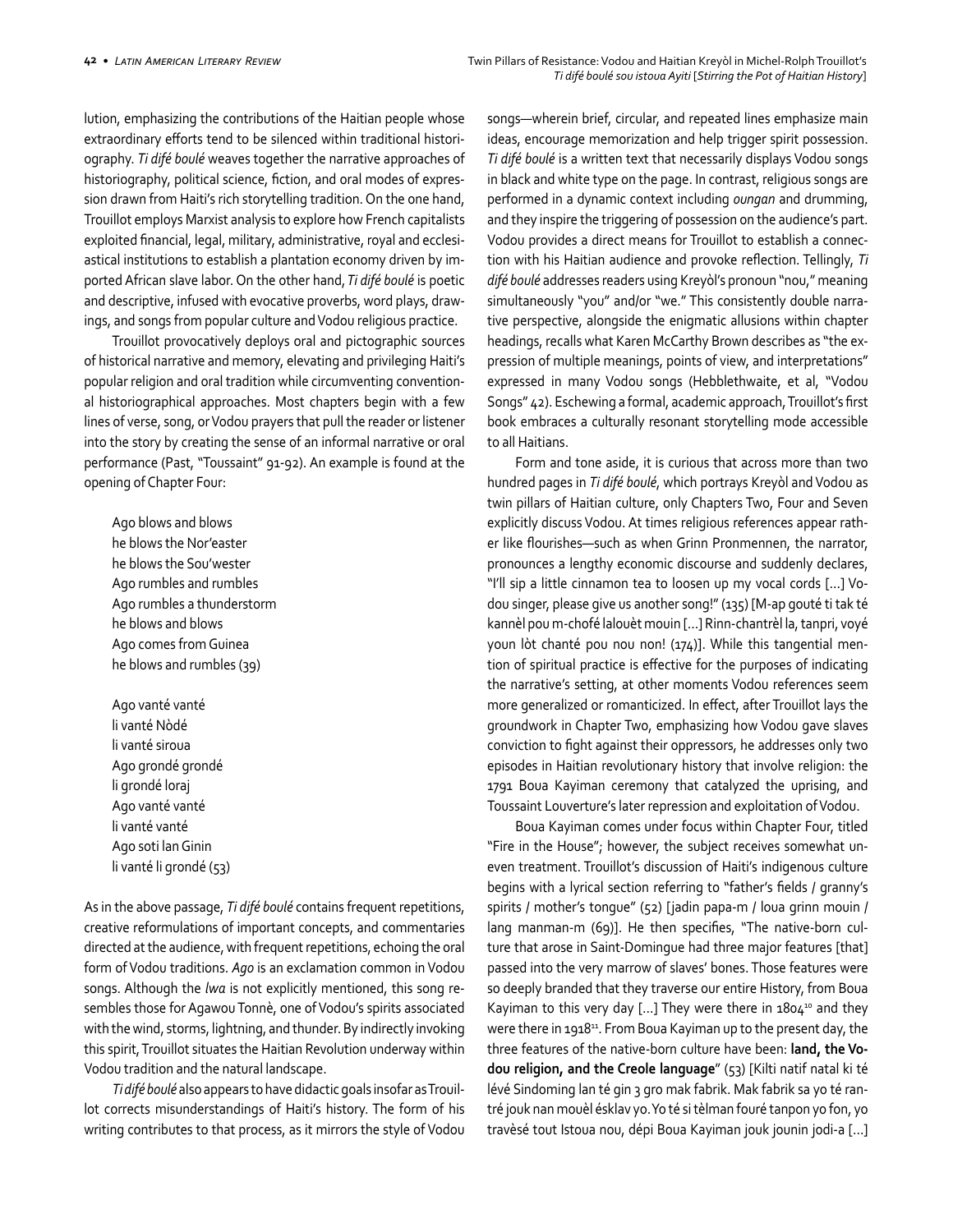1804 yo la, 1918 yo la. Dépi Boua Kayiman jouk jounin jodi-a 3 mak fabrik kilti natif natal la sé: **latè-a, rélijion vodou-a, ak lang kréyòl la** (70)]. Boua Kayiman and Vodou are depicted as the two anchors of Haiti's formation, along with the ideal of land ownership.

A subsequent section of Chapter Four begins, intriguingly: "the *calinda12* rhythm is supposed to be drummed" (55) [kali-nda-a la pou l-bat (72)]. This reference to Vodou practice is similarly unproblematic, as Trouillot's ensuing discussion of the ceremony lends credibility and density to the topic:

A week before the slaves started setting things afire, a bunch of rebel leaders held a ceremony in Morne Rouge, in a place called Bwa Kayiman […]. In that ceremony, Boukman, an *oungan* rebel leader, prayed to God beseeching support for the rebels. We know Boua Kayiman the best, but a lot of other guerrilla leaders organized ceremonies before going off to fight. Biassou used to tell slaves: don't run from death, because if you die the spirits*<sup>13</sup>* will return you to Igelefe fort in Africa. And that **concept** helped rebel slaves defy dangers. […]

But that wasn't all. Many of the guerrilla leaders were *oungan* Vodou priests: Boukman, Biassou, Yasint, Lamour Dérance, Romaine-la-Prophétesse... And threequarters (3/4) of them were *oungan* **before** becoming guerrilla leaders. Their status as 'papas of the spirits' helped them organize the rebel slaves. We also mustn't forget that *calinda* dances in Saint-Domingue were the only "**meetings**" slaves had. And so a *calinda* dance was at the same time a cultural celebration, a Vodou celebration and a political "meeting". (56-57)

Youn siminn anvan ésklav yo té kòmansé mét difé-a, youn pakèt kòmandè té fè youn sérémoni nan Mòn Rouj, koté k-rélé Boua Kayiman an […] Nan sérémoni sila-a, Boukmann youn oungan chèf rébèl, té lapriyè Bondié pou soutni rébèl yo. Sé Boua Kayiman n-pi konnin, min anpil lòt chef gériya té fè sérémoni anvan yo tal goumin. Biasou té konn di ésklav yo: pa kouri pou lanmò, pasé si nou mouri loua Ginin yo ap fè n-rétounin Géléfré. É **paròl** sa-a té ride ésklav rébèl brave danjé. […]

Min sé pa tout. Bonkou chef gériya yo té oungan: Boukmann, Biasou, Yasint, Lamour Dérans, Romèn-la- -profétès... É touaka (3/4) nan yo té oungan **anvan** yo té chèf gériya. Pozision papa loua yo-a té ridé yo òganizé ésklav rébèl yo. Fò nou pa bliyé tou, kali-nda Sindoming yo té sèl grinn <<**réyinyion**>> ésklav yo té ginyin. Ositou kali-nda té youn fèt kiltirèl, youn fèt vodou, youn <<réyinyion>> politik an minm tan (73).

Here, Trouillot's account of Vodou ritual as a springboard for revolution is pointed and detailed, establishing the connections between political protagonists and religious practices. Parts of the passage above recall *El reino de este mundo*, highlighting the slaves' firm belief in Makandal's lycantropic powers—but then again, Carpentier does not explicitly situate Vodou within the context of history or revolution, highlighting instead the "marvelous" aspects of Haiti's spirit-based religion. *Ti difé boulé* advances a more substantial argument: Vodou lent moral, organizational, and political support to Saint-Domingue's enslaved masses in the absence of formal education, military training, and weapons.

Trouillot then launches a passionate defense of both Vodou and Boua Kayiman, pointing out the effectual, yet misunderstood, qualities of Haiti's native language and religion:

People badmouth Bwa Kayiman in two ways. They say it was just a **political gathering**. They say it was just a **mystical** ceremony. Whether they take it seriously, or whether they take it for mumbo-jumbo, they don't take it for what it was. […]

Therefore, it wasn't a **political gathering**, which would mean wasting time, speaking French, and competing against one another. What happened was political, but it wasn't **only** political. In any case, it wasn't the **same kind of politics known to most European people**. But the slaves weren't messing around either, and they weren't cracking jokes. It was a **Vodou ceremony** that was **simultaneously** the most important **political oath** they could mutually take before they decided to turn Saint-Domingue upside down.

In 1791, Vodou gave slaves more **conviction** to fight, but it also gave them more **organization**. It was like a sticky glue that bonded them together. (57-58)

Yo bay Boua Kayiman 2 kalité kout lang. Yo di sé té annik youn **kongrè politik**. Yo di sé té annik youn sérémoni **mistik**. Kit yo pran-l pou sérié, kit yo pran-l pou majigridi, yo pa pran-l pou sa l-té yé […] Kidonk pat gin piès **kongrè** politik, kòm ki dire sousé kréyon, palé fransé, fè konkirans. Sé tè politik ki tap fèt, min sé pat politik **sèlman**. Antouka, sé pat politik **minm jan minm manniè ak pi fò mounn an Éròp yo**. Min sé pat lamayòt non plis ésklav yo tap fè, ni joujou lakomédi. Sé té youn **sérémoni vodou** ki té, an minm tan, pi gro **garanti politik** yo té ka pran younn nan min lòt anvan yo té désidé viré Sindoming tèt anba.

An 1791, Vodou-a té bay ésklav yo plis **konviksion** pou yo goumin, min li té ba yo tou plis **òganizasion**, li té tankou youn lakòl lanmidon ki té kolé yo tout ansanm. (74)

This passage makes several monumental claims. First, Trouillot equates Vodou with community, solidarity, clever strategy, and Haitian agency—qualities that the outside world too infrequently associates with Haiti. Vodou thus transcends notions of superstition. Additionally, *Ti difé boulé* posits Haiti's popular religion as an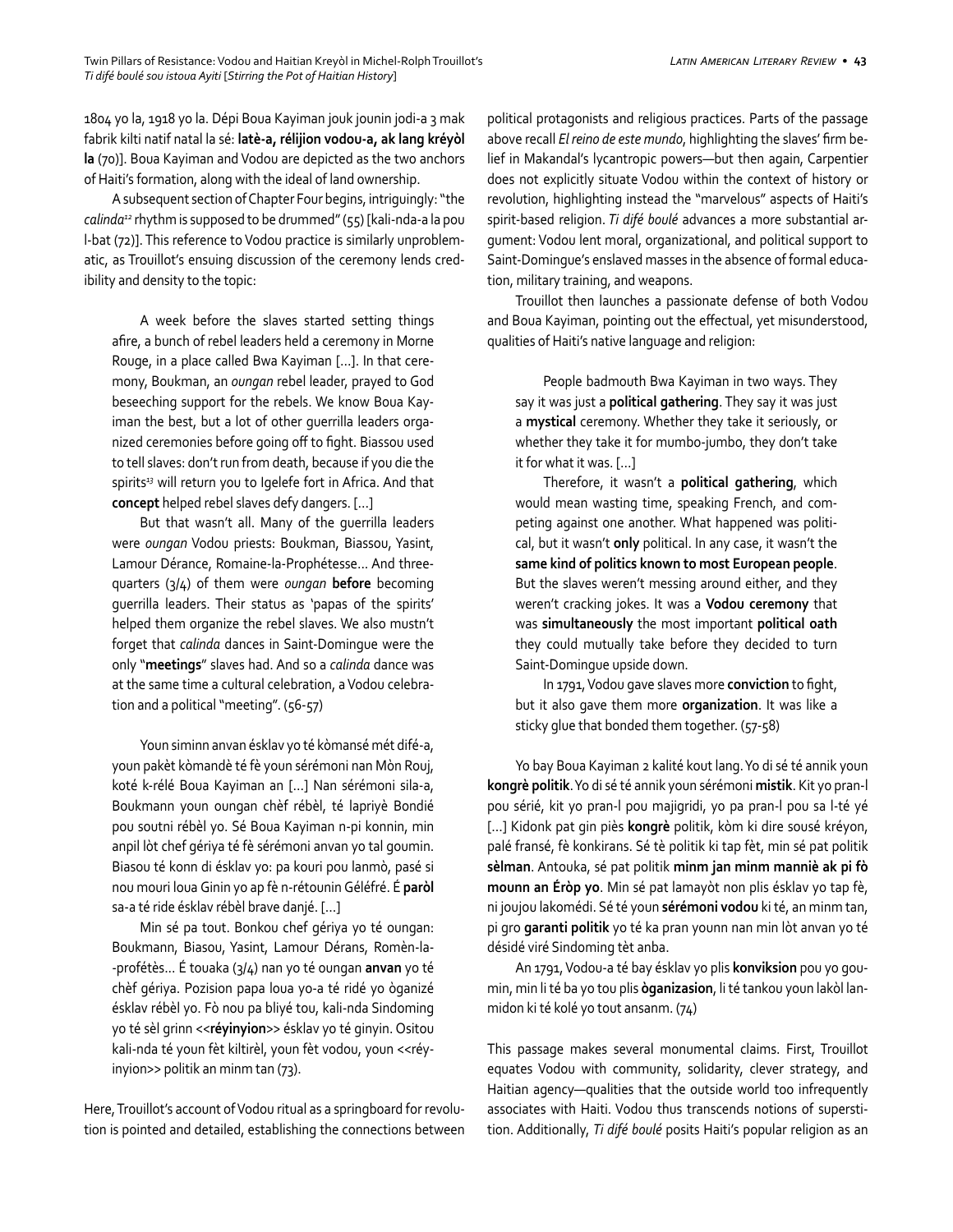authentic pillar of Haitian culture, juxtaposed against the ineffectual and foppish French customs, language and bureaucracy that characterized the colonial period. Trouillot's sarcasm also critiques circumstances in present-day Haiti, where administrative language policy continues to exclude a majority of the Kreyòl-speaking population. Lastly, *Ti difé boulé* inscribes Vodou in the larger context of African religions, wherein political and religious power are likewise intertwined and similar versions of the blood pact can be found (including Aja, Fon, Gedevi, Nago, and other West African ethnicities and religions)<sup>14</sup>.

Chapter Four's conclusion presents a significant contrast in terms of tone. After Trouillot examines why the Haitian Revolution was launched in the Northern region, his prose becomes suddenly romantic, its tone at odds with the strident Marxist analysis on the preceding pages:

On August 22, before the masters could even blink their eyes, fire covered the Northern plain. The rallying cry **to fight for freedom** spread throughout the country. For thirteen more New Year's days of fire that rallying cry grew, was subdued, and changed form. Malevolent types seized it for their personal interests. People died for it in 1795, in 1802, 1843, 1918, etc. That rallying cry is still around, but for us to seek it out and recognize it today, we must know what path it traveled from Bwa Kayiman up to 1804. We must understand the tribulations people have suffered, and the resistance they've put up, from 1804 until today. And so little by little, we'll lay rock upon rock until we establish the Vodou Temple of Freedom. Truly. Completely. (60)

Sou vinndézièm jou moua darout, anvan mèt yo gintan bat jé yo, difé kouvri laplinn-di-Nò. Modòd **goumin pou libèté-a** gayé nan tout péyi-a. Pandan 13 joudlan difé, modòd sila-a grandi, li sibi, li chanjé figi. Malvéyan mét min sou li pou intérè pésonel yo. Abitan mouri pou li an 1795, an 1802, 1843, 1918, etc. Modòd sila-a la toujou, min pou n-rivé rékonèt li nan maché chèché kouniéla-a, fò n-konn rout li té fè soti Boua Kayiman rivé 1804. Fò nou rivé konprann tribilasion pèp la sibi, rouspétay li gayé, dépi 1804 rivé jouk jodi-a. Épi piti piti, n-a pozé ròch sou ròch jouktan n-mété Péristil Libèté-a kanpé. Tout bon vré. Nétalkolé. (77)

This depiction of the Haitian people collectively constructing a "Vodou Temple of Freedom" diverges from Trouillot's otherwise incisive critique of conditions in the former colony of Saint-Domingue. Then again, perhaps he aimed to alternate playfully between analytical and heroic discursive modes. In any case, the above passage neatly bridges the delineation of historical facts in preceding sections of *Ti difé boulé*, and the development of a narrative resonating with the more epic tendencies of traditional Haitian historiography. The result is a compelling and multifaceted synopsis of the struggle carried out by the formerly enslaved masses.

Circling back to the question of audience, we remember that *Ti difé boulé* specifically addresses a Haitian audience in the grips of the Duvalier dictatorship—both in Haiti and within the growing Diaspora. It is understandable that in composing his first book for a popular Haitian audience, Trouillot, an emerging scholar of anthropology, would have straddled two very different worlds. He likely thought it unnecessary to describe particular aspects of Vodou or supply explanations of spiritual practices, taking for granted that his readership would be at least somewhat familiar with them. Also, in 1977 Trouillot would not necessarily have anticipated the linguistic shifts within the growing and increasingly permanent Haitian Diaspora, rendering Kreyòl a language that Haitian Americans might be unable to read without some study.

 *Ti difé boulé* is a vigorous call to action on the part of contemporary Haitians, exposing how recent governmental failures echo abusive behaviors established by the French colonial regime. Trouillot portrays Haiti's struggles as a hereditary illness transmitted over generations that mutates into new forms. As he subsequently argues in *Haiti, State against Nation*, Trouillot suggests that the Haitian people have become accustomed to mistreatment by rapacious leaders; they have accepted political and socio-economic conditions that undercut the nation's wellbeing. He urges Haitians to see themselves as a powerful social force by recognizing their self-alienation and asserting the majority language and culture. Vodou, a cornerstone of this culture, is a force that Haitian political leaders have long sought to channel. *Ti difé boulé* points out how Vodou's power has been harnessed in nefarious ways. Trouillot muses, candidly, in Chapter Two: "Some people […] use Vodou to take advantage of the Haitian people." (16) [Zòt sèvi ak vodou-a [...] pou monté sou do ayisyin. (26-27)] In Chapter Seven, titled "Cousin that's not what you told me" [Kouzin sé pa sa ou té di mouin], he addresses much more explicitly how Vodou was manipulated by the Haitian revolutionary leader Toussaint Louverture as his rise to power became increasingly self-serving. The nascent yet predatory Haitian state—which Louverture's ideology came to epitomize—began to exploit the people as a matter of course; they normalized their actions through the discourse of "family" relationships. Louverture, a revolutionary icon, of course required no background explanation for a Haitian audience; Trouillot sought to critique tendencies towards hero-worship.

Chapter Seven focuses upon the period of 1793-1799, with Louverture consolidating his power. What divided him from the masses was chiefly the economic aspect of independence. In his business dealings with foreign powers Louverture allied himself with the upper class and military interests, neglecting the former slaves' interests. His rallying cry of "Freedom for All" [Libèté Jénéral] did not imply that the formerly enslaved masses could enjoy autonomy or freely cultivate edible crops on their own properties. To the contrary: Louverture, as controller of the former colony, im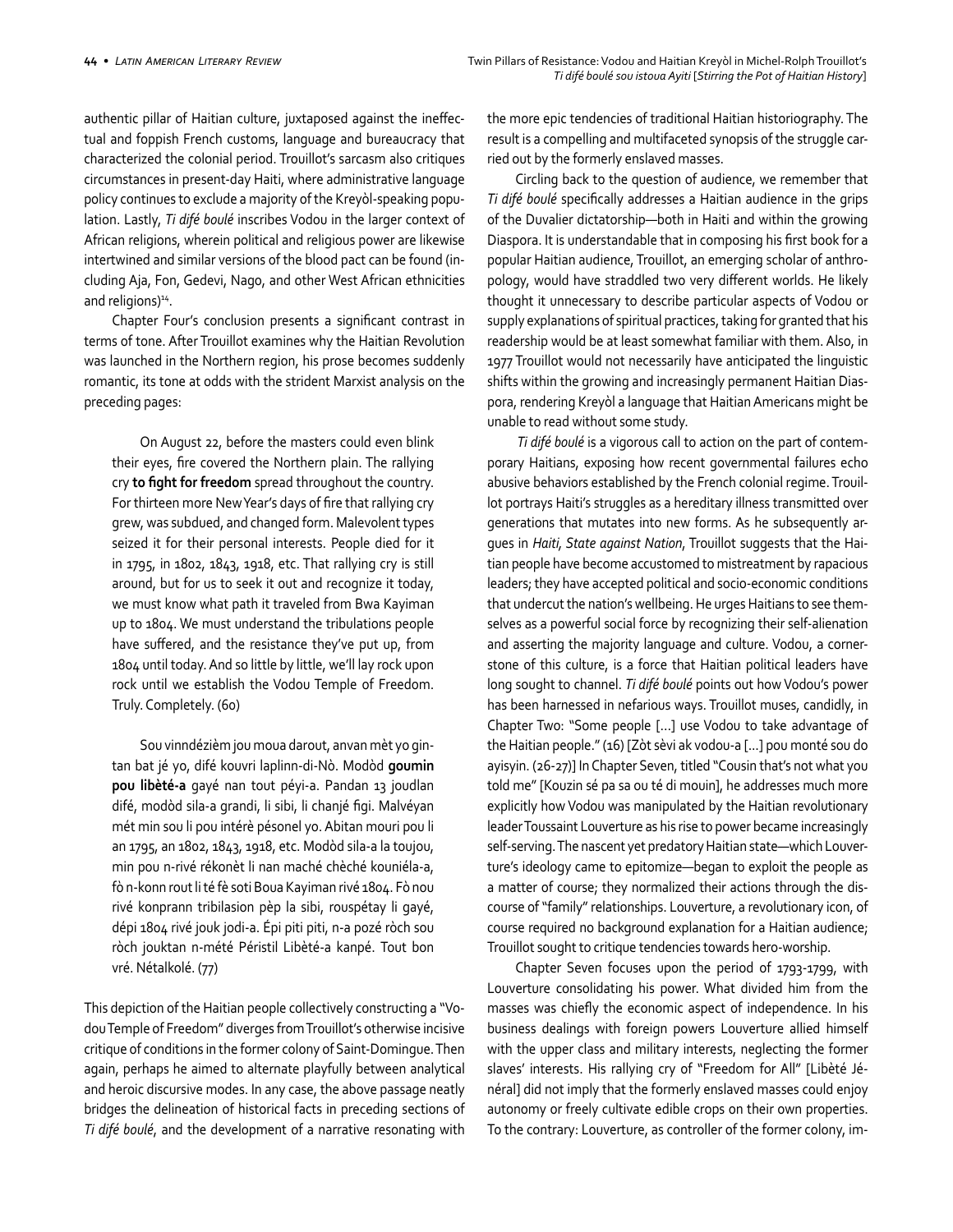posed import and export taxes that benefited European countries and the United States instead of Haitians; U.S.-built warehouses mushroomed on the capital's wharf, and Saint-Domingue remained economically dependent. The formerly enslaved population did not benefit from growing the sugar, coffee or cotton that they were required to produce during Louverture's reign; those who planted edible crops such as bananas, potatoes, yams, etc. were punished. To make matters worse, Louverture required that the ex-slaves "respect" the integrity of former plantations by continuing to live and work on them, while he distributed free land to rebel officers. The idea of "freedom" thus lost its resonance amongst the masses.

Trouillot subsequently argues that members of the State of Saint-Domingue and the ruling class gained economically, at the expense of the ex-slave workers; from this point on, the Haitian State sat heavily upon the new nation. *Ti difé boulé* signals a host of conflicts that emerged, with religion among them: "Dependence versus Independence, Plantations versus Food Plots, Commodity crops versus Food crops, White versus Black, Mulatto versus Black, Mulatto versus White, *Catholic versus Vodou*, French versus Creole…" (137; emphasis mine) [Dépandans/Indépandans, Bitasion/Ti jadin, Danré/Viv, Blan/Nouè, Milat/Nouè, Milat/Blan, *Katolik/Vodou*, Fransé/Kréyòl…] (177; emphasis mine). Trouillot reminds readers that a true revolution produces profound social changes, inverting the old social order; and the former slaves should have all become property owners. Unfortunately, the competing revolutionary leaders stunted this possibility, neglecting the needs of the poor majority. While Haiti's 1801 Constitution abolished slavery and ostensibly guaranteed universal freedom (Articles 3, 4, and 5), it reinforced existing social conflicts by prohibiting fieldworkers from leaving the plantations: for example, Article 16 granted the governor the authority to take police action to prevent people from escaping. This was not freedom. Trouillot subsequently jests: "a bull won't fit in a goatskin" (142) [bèf pa rantré nan po kabrit] (182). This is a reference to two animals ritually sacrificed (and consumed) during Vodou ceremonies, with the bull being the most significant and precious offering of all—akin to freedom itself, Trouillot seems to imply—which should not be degraded.

Despite its playful tone, *Ti difé boulé* exposes Louverture's use of Vodou in his power grab—at least to some degree. Trouillot argues that the Haitian state, as established by Louverture, was simultaneously a vėvė,<sup>15</sup> tracing the path of its elements, and an oppressive Gordian knot, where the complex and twisted socioeconomic contradictions favoring a certain class within the excolony were inscribed. Just as a *vèvè* outlines the personalities of each individual *lwa* (spirit) and its path at the beginning of a Vodou ceremony, the Haitian state charts the complex and contradictory patterns inherent in its social codes, laying the foundation for all sanctioned activity in the society. Fragile yet profound, *vèvè* images orient Vodou practitioners within space and time, affirming their relationships with the spirits and the secular world. The State-as*vèvè* serves a similar purpose, asserting the rules of engagement between the Haitian people and the government; the intricate and frequently contradictory regulations within the Constitution dictate how society functions.

Besides being a *vèvè* and a Gordian knot choking off the life of the people, the Haitian state also plays the role of "counterweight" [poua 50], balancing the society's internal conflicts (and recalling the chains worn by enslaved people). Trouillot warns his fellow Haitians: "And so we shouldn't be surprised if we see the 1801 Constitution as chock-full of contradictions. It tied peasants to the table legs of plantation owners, yet it 'guaranteed freedom' to each citizen. It gave Catholic practitioners a greater voice than Vodou initiates (articles 6-7-8), yet it proclaimed that the law treats everyone the same way, without bias. It gave the governor the right to arrest any person under suspicion (Article 40), yet it also proclaimed that all citizens have the right to request which judge will judge them (Article 42)" (140) [Ositou, fò nou pa sézi si nou ouè Konstitision 1801-an chajé ak kontradiksion. Li maré kiltivatè nan pié tab mèt-bitasion, min li <<garanti libèté>> chak sitouayin. Li bay katolik pratikan lavoua sou inisié vodou (atik 6-7-8) min li di laloua manyin tout mounn minm jan, san patipri. Li bay gouvènè-a doua arété ninpòt ki mounn ki sispèk (atik 40), min li di tout sitouayin gin doua réklamé ki jij ki pou jijé yo (atik 42)] (180-181). Turning again to Vodou, Trouillot explains how the Haitian state has maintained its power from the very beginning.

The final function of the State—that of *chwal*<sup>16</sup>*—*explicitly draws from Vodou tradition:

The conflicts in the society sit astride the State, and they lend it a mouth to speak. Quite often, the ideas aren't clear, that is, the words are like ritual language in Vodou ceremonies, because the State pressures each conflict and power that it appropriates from all the other conflicts. It plays this role to give society an appearance of balance. But let's suppose that one conflict speaks up so forcefully that it threatens that balance? […] This conflict (this force) appears as a wild *loua* that isn't inscribed in the *vèvè*, one that takes over [possesses] a *chwal*. This *chwal* is the State, yes, it is! (141)

Kontradiksion sosiété-a chévoché Léta, yo prété diòl li pou pale. Byin souvan, paròl sila-a pa klè, paròl sila-a kòm ki diré youn paròl langaj, pasé Léta fè fòs sou chak kontradiksion ak kouray li pran nan min tout lòt kontradiksion yo. Li fè travay sa-a pou mété youn sanblan ékilib nan sosiété-a. Min, asipozé youn kontradiksion louvri bouch li si tèlman fò li minnasé ékilib sa-a? Kontradiksion sila-a (fós sila-a) parèt tankou youn loua ki déréfizé pakou vèvè-a épi ki parèt anvan lèl. Kontradiksion sila-a parèt tankou youn loua bosal ki p at inskri nan vèvè-a épi k-fè dappiyanp sou youn choual. Choual sila-a, sé Léta, oui! (181-82)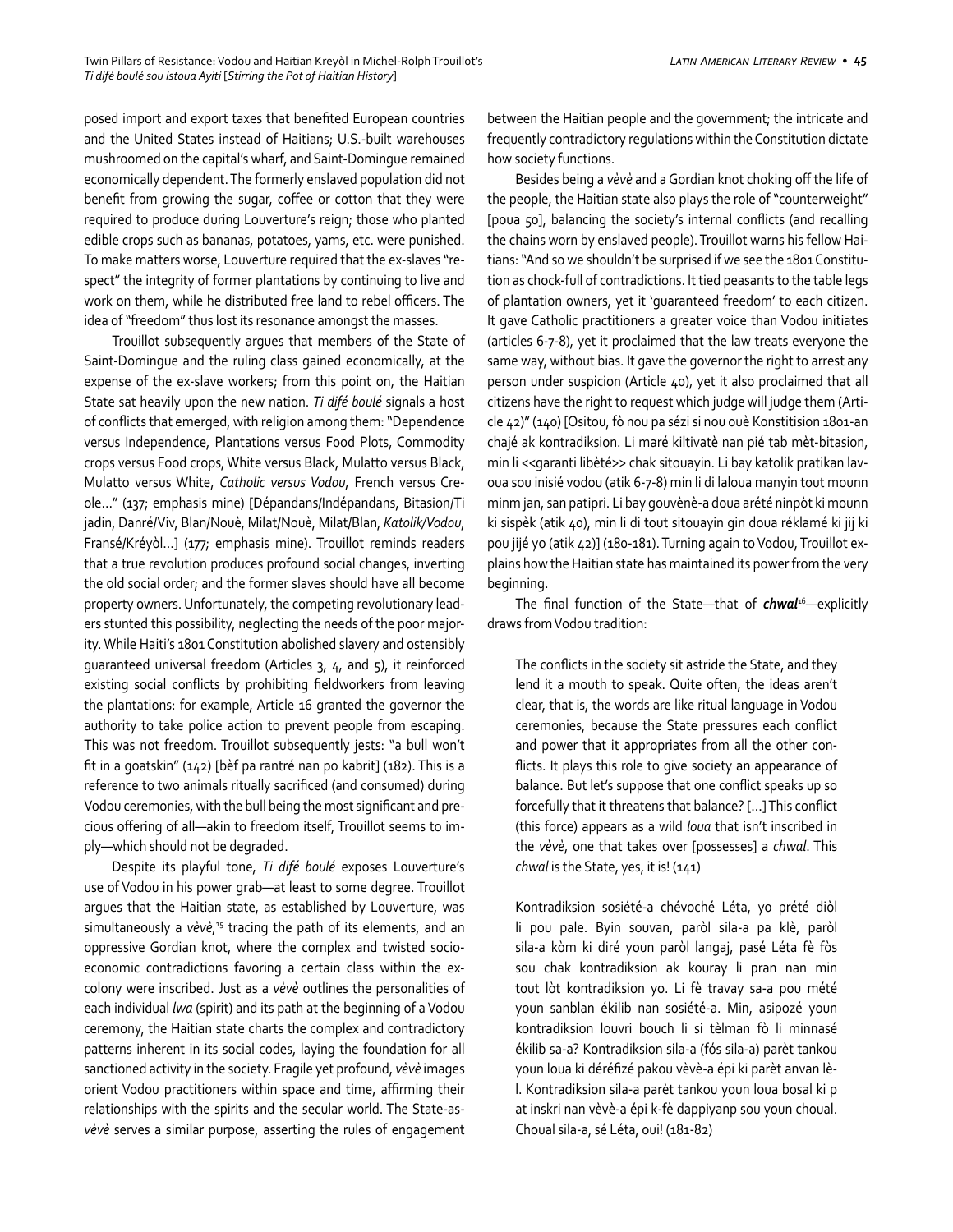In this extended passage Vodou is deployed in several ways: as metaphor, as part of an historical account, and as a translation of Haitian culture writ large. Tapping Haiti's rich and vivid religious imagery, Trouillot makes his revisionist historical analysis resonate with many Haitians. In this case, he shows exactly how Louverture forced peasant workers to carry out his own vision of economic development for the former colony, casting Louverture's neocolonial policies in terms that the Haitian peasantry can understand, but stopping short of explaining the revolutionary leader's own relationship to Vodou. Louverture effectively paved the way for other Haitian leaders seeking to display an inherent right to govern and control the people, harnessing a range of religious beliefs to his own end (a tendency which is certainly not unique to Haiti):

To mask the conflicts, big shots in Europe as well as regional leaders in Africa commonly used the ploy of making political power appear to have supernatural origins. This ploy that it was God who kept each person in her or his place, and it was God who gave the team in power dominance over the rest of society. To maintain that disguise, Toussaint drew on **both the Catholic religion and the Vodou religion**. Even while he was crushing Vodou […], the rumor ran through Saint-Domingue that Toussaint was a *makandal*. That is, he was everywhere at once. That is, he knew all that went on. […But just] as Vodou organizations had spread disrespect for the former system and former "leaders," they also refused to bow their heads before Louverture's regime. […] So Louverture's general staff attacked Vodou groups because those groups threatened their political power. But Louverture's Ideology propped itself up on religion (both Christian and Vodou) to disguise that political power as a magical power, a special power that supernatural forces (either God or the spirits) gave the uncle17 so he could run the country. (158-160)

Pou maské kontradiksion yo, ni grandon an Éròp, ni chèf tribi an Afrik yo, té konn fè youn mannigèt asavoua pouvoua politik gin youn rasi-n sinatirèl. Mannigèt sila-a prétann di sé Bondié ki mòt chak mounn nan plas yo, sé Bondié ki bay ékip ki opouvoua-a dominans sou rès sosiété-a. Pou soutni dégizman sa-a, Tousin té joué **ni sou rélijion katolik la, ni sou rélijion vodou-a**. Atout li tap krazé vodou […] bri tap kouri nan Sindoming asavoua Tousin té youn makandal. Kòm ki diré li té toupatou alafoua. Kòm ki diré l-té konn tou as k-tap pasé [...] Minm jan òganizasion vodou yo té simin déréspéktans kont ansyin sistèm nan ak ansyin <<chef>> yo, sé minm jan an yo pat bésé tèt dévan réjim Louvèti-a. […] Kidonk, étamajò Louvèti-a té frapé group vodou yo pasé group sila yo té minnasé pouvoua politik yo-a. Min Idéyoloji

Louvèti-a té piyé kò-l sou larélijion (ni krétyin ni vodou) pou dégizé pouvoua sila-a tankou youn pouvoua majik, youn pouvoua éspésial fòs sinatirèl yo (kit Bondié, kit loua yo) té bay tonton an pou dirijé pèyi-a. (200-202)

Although historians debate the extent to which Louverture practiced Catholicism over the course of his life, he unquestionably hijacked Vodou's subversive capacities for his own political ends and opted in one case to smash a rival organization that was grounded in popular religious beliefs (at other moments he left Vodou groups alone). The attack on Vodou by the Haitian state-under-development served as a precedent for continued exploitation of Haiti's people on the part of an ostensible, paternal protective figure such as François Duvalier, who goes unnamed<sup>18</sup>.

 *Ti difé boulé* acknowledges that Louverture's subsequent capture by the French motivated the *rasin* (roots, i.e., the Haitian masses) to stand up and fight for independence from France, which ultimately did lead to universal freedom. Thus, living up to the surname of "Louverture" that was given him, Toussaint indeed opened the gate to independence and warrants appreciation for that. When one revisits the ideology of Toussaint Louverture, and concurrently that of the state of Saint-Domingue, one must not forget that, despite all its weaknesses, *Libèté "*Jénéral" (Freedom for All) was originally a powerful unifying factor, meriting recognition. In *Ti difé boulé*'s conclusion Trouillot avers, "[Toussaint] knew where he wanted to go, but he got lost on the way" (168) [Li té konn koté l-té vlé rivé, min li té pèdi nan chimin" (211). To his credit, Louverture's experience demonstrated that liberty without political independence was a senseless notion, and others (such as Dessalines) were able to subsequently capitalize on this lesson.

Trouillot suggests that, more than 170 years after the revolution, the task of bringing about real social change in Haiti—and seeing the ambitions of the Revolution fulfilled—is incomplete. Readers may infer that the stagnant socio-economic and political situation in Haiti that he describes in 1977 stems not only from the unfulfilled promises of the Revolution and War for Independence, but also to the escalating damages wreaked upon the Haitian nation by the Duvalier regime and its manipulative cronyism coupled with its totalitarian indigenist ideology; other factors of course involved power-grabbing by mixed-race people in the preceding decades, the U.S. occupation, and economic manipulation by the U.S. and other foreign governments. Advancing Vodou and Kreyòl as centerposts of Haitian culture, and *potomitans* for broader discourses of liberation, *Ti difé boulé* makes the case that the transformative potential of Vodou and Kreyòl will help Haitians chart a path to true sovereignty, carrying out the promises of the country's unfinished Revolution. Trouillot's first book embeds the Revolution in Vodou discourse in an approach that helps counter misunderstandings of Haiti's history, but his treatment of Vodou simultaneously elevates and to some degree eclipses the religion at times, leaving many open questions.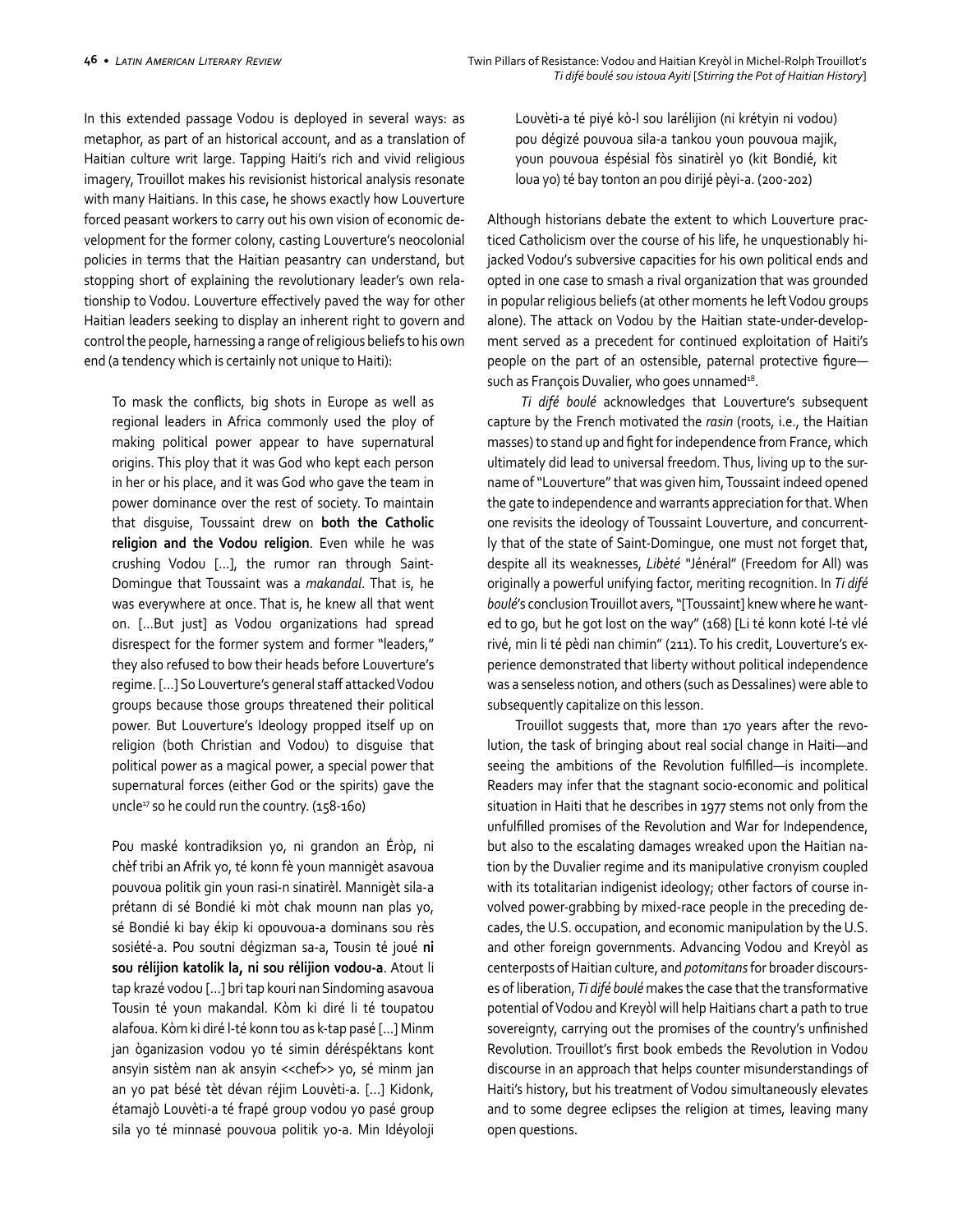#### **Haitian Vodou after** *Ti difé boulé*

Whether in the Haitian language or in English translation, *Ti difé boulé sou istoua Ayiti* exposes the beauty, power, and vibrancy of Haitian culture to a local and international readership while retaining Vodou's opacity with respect to outside readers. That Trouillot does not articulate the elemental principles of Vodou beliefs and practices is understandable given the Haitian readership that his study originally targets. But given that his argument about Haiti's revolution relies so heavily upon Vodou as a social force in Haiti's development, it is notable that *Ti difé boulé* scarcely touches on characteristics of individual *lwa*, the role and work of the priesthood, and important institutions of Vodou spiritual practice such as initiation. A glance at Trouillot's sources is similarly revealing.

The oral, informal, and often playful tone maintained in *Ti difé boulé*, together with the absence of notes or bibliographic references, belies the extensive research upon which Trouillot bases his first book. The bibliography lists over fifty published sources in both French and English, including classic Haitian historical works such as Thomas Madiou's multivolume *Histoire d'Haiti* (1847- 1848), Beaubrun Ardouin's É*tudes sur l'histoire d'Haiti* (1958; orig. 1853-1860), and Pauléus Sannon's *Histoire de Toussaint Louverture* (1920-1933). Trouillot also cites important contemporary studies, including C.L.R. James' seminal *The Black Jacobins* (1963), *Prospections d'Histoire* (1961) by his father, Ernst Trouillot, and É*conomies et finances de Saint-Domingue* (1965) by his uncle, Hénock Trouillot. The vast majority of titles concern Haiti's history and major historical figures like Toussaint Louverture, Henri Christophe, Napoleon I, and Sonthonax. There is almost nothing on Haiti's religion, however; this relative lack of depth and detail on Haiti's popular religion is puzzling, given how prominently *Ti difé boulé* features Vodou as a symbol.

Particularly curious with respect to Trouillot's bibliography is that under the name of the eminent Haitian intellectual Jean Price-Mars (1876-1969), there appears "*Le Ph*é*nom*è*ne et le Sentiment religieux chez les nègres de Saint-Domingue* nan *Une* é*tape de l'*é*volution Ha*ï*tienne* (san dat) [undated]." Why just this short piece? Price-Mars is best known for his essay collection, *Ainsi Parla L'Oncle: Essais d'Ethnographie* (1928), which he published during the oppressive U.S. occupation of Haiti (1915-1934). The foundational text, which documents and celebrates Haiti's African cultural heritage, including the Vodou religion, helps launch the Haitian Indigenist movement and also participates in the wider Negritude movement. Trouillot would certainly have been familiar with Price-Mars' most prominent publication; in composing *Ti difé boulé* perhaps he simply opted to focus on a text specifically addressing Haitian religion within the colonial context, notwithstanding its lesser-known status. But even if Trouillot did not seek to educate his Haitian readership about basic aspects of Vodou—rather, to use Vodou as a lens for symbolizing aspects of Haitian politics, and to underline Vodou's role in early revolutionary events such as Boua Kayiman—why does he not at least mention Métraux's well-known study (1968) *Vaudou haïtien*, or Laënnec Hurbon's (1972) *Dieu dans le vaudou haïtien*, with which he surely was also familiar? Other accessible sources on Haitian religion, that Trouillot could easily have known and referenced, would have been work on Vodou by Claude Planson, or Maya Deren's infamous (1953) *Divine Horsemen: the Living Gods of Haiti*. Given that in *Ti difé boulé* Trouillot corrects misconceptions of Haitian history and culture, and, given Vodou's arguably central part within Haiti's national imaginary and collective consciousness, it stands out—at least to me—that his bibliographic sources bypass the subject.

Does this absence subtly play out in terms of larger, lingering misunderstandings about Haiti? Such a question is impossible to answer; in any case, that *Ti difé boulé* has had a low profile to date would indicate otherwise. Some forty years after the publication of Trouillot's first book, the task of correcting misunderstandings of Haiti in general, and the vibrant Vodou religion in particular, clearly remains. On the one hand, despite Haiti's centuries of political and economic marginalization, unjust international media treatment of the January 2010 earthquake, and noxious discourses in the present-day United States, the world's first black republic has occupied a pivotal position. And though Haiti is not often associated with Latin America, as Paul Farmer notes, in many ways it is the "most representative of Latin American republics" (123). Joel James Figarola sees Haiti as a microcosm of the tensions and conflicts arising in the Caribbean region beginning with European conquest of the Americas, to anticolonial independence wars (123). And cycles of liberation and exploitation involving Vodou continue to resonate with post-colonial conflicts elsewhere in the Americas.

On the other hand, inside and outside of Haiti, Vodou is increasingly coming under attack. In an essay "Religion in Post-earthquake Haiti" that appeared in Martin Munro's edited collection *Haiti Rising: Haitian History, Culture and the Earthquake of 2010*, Leslie Desmangles and Elizabeth McAlister express concern for the fact that more and more foreign NGOs controlled by Protestants and evangelicals have taken root in Haiti, actively seeking to suppress Haiti's indigenous religion. The volume highlights the significant discursive shift brought about by the earthquake: "In the realm of theology, for example: *vodou* rituals, conducted in the open, exposed practitioners to the outside world, with disapproving, American-trained evangelicals openly attacking. That new, conservative religious aid groups try to 'save souls before lives,' tying food aid to conversion, made the Haitian writer and artist Frankétienne voice fears that *vodou*, a source of creative strength for Haitians and their culture, is increasingly threatened by fundamentalist Protestants and other NGOs seeking to capitalize upon the earthquake" (Past, "Review of *Haiti Rising*" 150). *Haiti Rising* highlights the problem of what Bellegarde-Smith describes as "capitalisme sauvage," along with the increasing social divides in Haiti that were exacerbated by the earthquake, which writer Evelyne Trouillot (sister to Michel-Rolph) laments, signaling that such projects strip away Haitian agency. Vo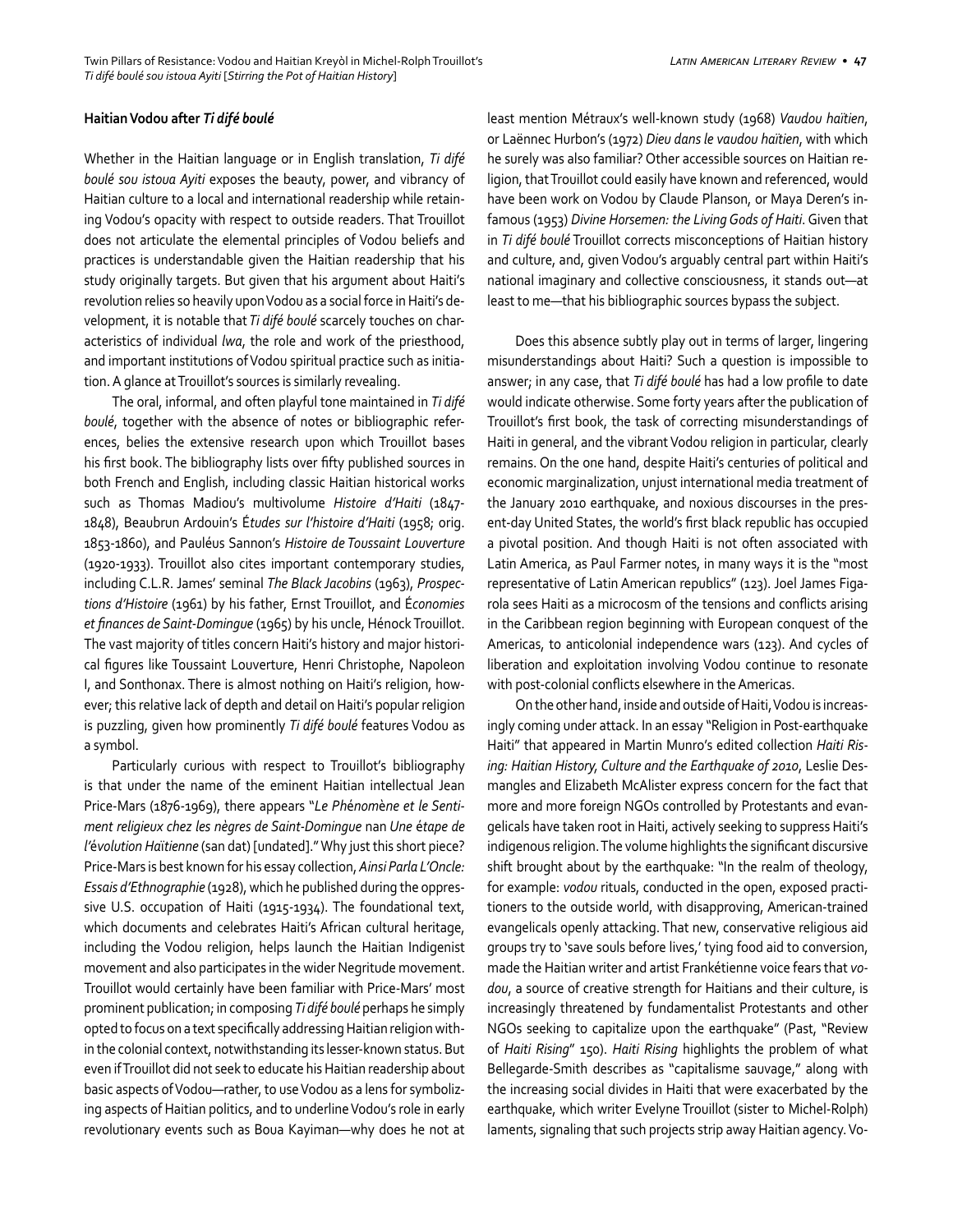dou has historically afforded Haitians a sense of agency and solidarity given its inclusive, accessible approach with flexibility regarding gender roles.

In Haiti and the wider Haitian diaspora in Florida, New York, New Jersey, Boston, Montreal, and Paris, Vodou is simultaneously a religion like any other, and much more. It is a way of life, a spiritual system, and a fount of creative inspiration. Bellegarde-Smith notes Vodou's importance "in most art forms such as music, dance, the plastic arts, and oral literature, as befits a system that is also the culture's repository for social thought, organization and ideology" ("Resisting" 103). Along with Kreyòl, Vodou in and of itself represents a *potomitan*, a central nexus and support. The Haitian state has not historically been either strong or supportive, and the Haitian people have never depended upon it. They have long depended upon Vodou. Through centuries of enslavement in Saint-Domingue, to complex revolutionary efforts, nineteenth- and twentieth-century turbulence, the rubble of 2010, and the assassination of President Jovenel Moïse in July 2021, Haiti's popular religion has provided a source of strength and freedom. In the contemporary moment, Vodou—as Haiti's social fabric, and as creative and spiritual foundation—bears recognition and understanding more than ever for its pivotal position within the Caribbean and the larger American region. However short on detail and undeveloped may be Trouillot's treatment of Vodou within *Ti difé boulé sou istoua Ayiti*, his first book warrants further critical consideration because of how accessibly and profoundly it intermingles history and a forceful defense of Haiti's popular religion, radically articulated via the Haitian language. Having nurtured revolutionary efforts at home and beyond, as well as sustained a population across centuries of exploitation, Vodou and Kreyòl arguably remain vital and vibrant aspects of America's heritage.

## **NOTES**

1 Spellings have varied widely, from "vaudoux," "vaudoun," "vodun," "vodoun," and "vodou," to the often but not always pejorative "voodoo." Although Trouillot writes "vodou" in *Ti difé boulé*, I employ "Vodou" to reflect contemporary scholarship on the religion and culture. Scholars generally agree that the Vodou religious tradition bears classification among world religions alongside Islam, Judaism, Buddhism, and others (see Hebblethwaite *et al*  2012). This essay refers to the Haitian language as "Kreyòl" in accordance with Haiti's 1979 efforts to standardize spellings. All English translations are from *Stirring the Pot of Haitian History* (Past and Hebblethwaite, Liverpool UP, 2001). Kreyòl quotations are from Trouillot's original text (1977).

2 Generally speaking, historians tend to accept that the time frame of the Haitian Revolution spans the years from 1791—beginning with the legendary ceremony of Bois-Caïman in the Northern province—to 1804, when Dessalines declared the new republic's independence from France. However, both Trouillot and Juan Bosch—in *La ocupación haitiana*, published in his *Obras completas (*Santo Domingo: Editora Corripio, 1989-[1991])—posit 1789 as a starting date, noting the large influence that the French Revolution had upon the turn of events in Haiti (and vice-versa). Regarding the ending of the revolutionary period: most accounts of the Haitian Revolution acknowledge that 1804 in no way marked an absolute conclusion, given that widespread social and political unrest prevailed for several decades to come. For his part, Trouillot proposes 1820, the year of the King Henri Christophe's suicide, as a closing date for the revolutionary era.

3 Venezuela declared independence from Spain on July 5, 1811, and subsequently established independence in 1821 as part of La Gran Colombia; sovereignty was achieved in 1830. That President Alexandre Pétion of Haiti lent military and economic support to Bolívar's early campaign was not widely publicized at the time, or since.

4 This information appears on the Institute's website, within a section entitled "Statistiques Démographiques et Sociales": http://www.ihsi.ht/rgph\_resultat\_ensemble\_population.htm.

5 Maximilien writes, "Les cérémonies de l'Église […] sont considérées comme la partie ouverte aux profanes et le côté essentiellement vodouesque comme la partie réservée aux initiés" (translation mine).

6 See Yvonne Payne Daniel's "Public vodun ceremonies in Haiti" videorecording (New York: Insight Media, 2000-2009).

7 See Seabrook's *The Magic Island* (1929), for example; also, among hundreds of feature films about zombies, one might see Halperin's "White Zombie" (1932), Romero's multi-sequel "Night of the Living Dead" (1968), de Ossorio's "Blind Dead" series (1970s), and Brugués' "Juan of the Dead" (2010).

8 Carolyn Fick notes that the participation of the masses in the Haitian Revolution is rarely studied (1-2).

9 Dubois suggests that the goal of Trouillot's first book was to "bridge the gap between the French language historiography written by Haitian intellectuals and the historical knowledge propagated in these other ways […] Bridging that gap was part of a larger attempt to bridge the chasm between elite and popular Haiti, to seek out the foundations for political alliances that could help generate a truly participatory democracy in the country" ("Éloge" 26-27).

10 On January 1, 1804, revolutionary leader Jean-Jacques Dessalines declared Haiti's independence from France.

11 Here Trouillot references the period of Haiti's occupation by U.S. forces, 1915-1934.

12 Freeman and Laguerre note that "kalinda" are "nocturnal dances before [the Haitian] Revolution (probably serving to conceal outlawed Vodou ceremonies)" (340).

13 The *Lwa Ginen* ("African Spirits") are Vodou spirits transmitted within families.